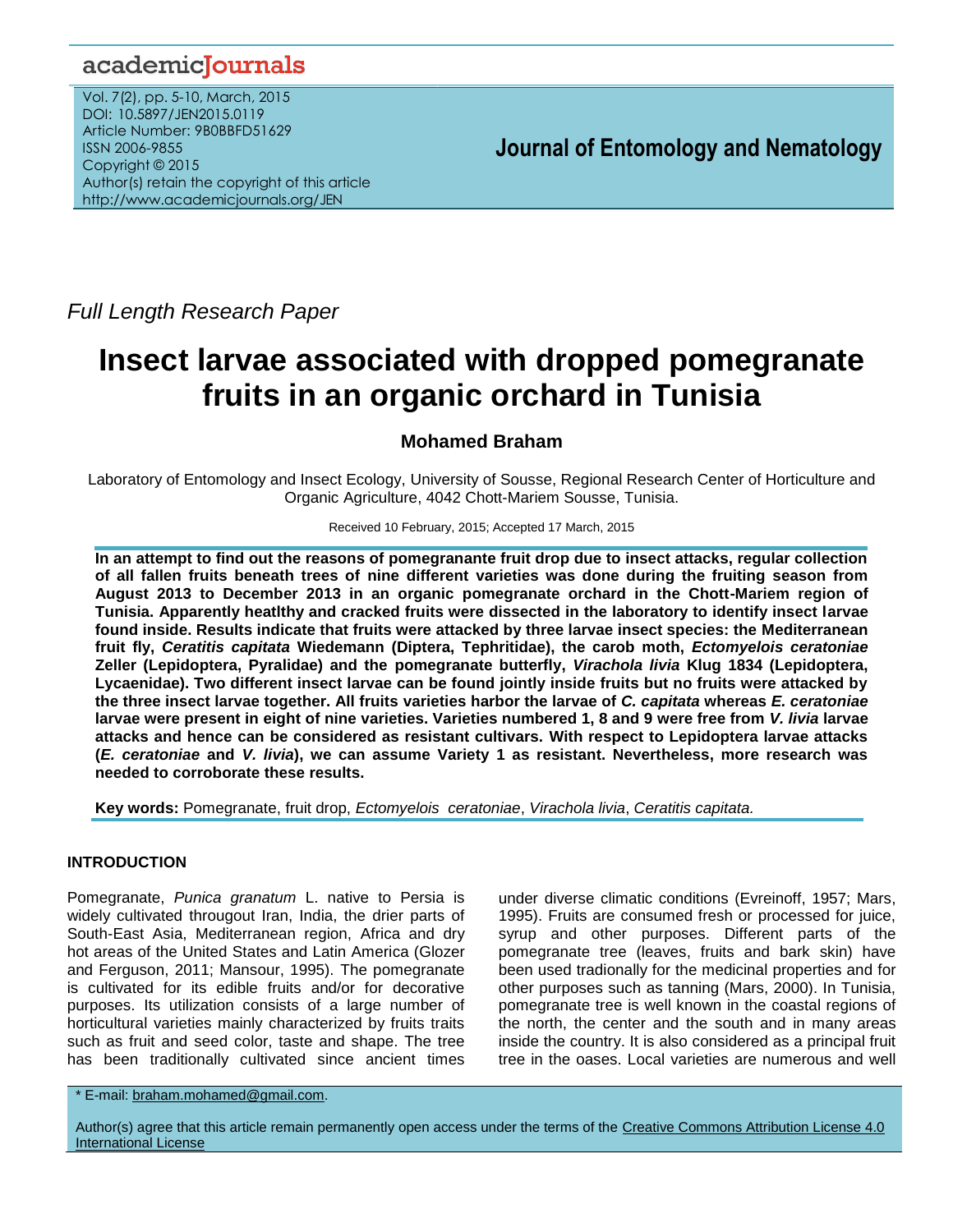

**Figure 1.** Fallen pomegranate fruit

adapted to agroecological conditions (Mars, 1995). Having long been considered as a secondary and non commercial plantation, pomegranate cultivation has increased recently due maily to the greater awareness of its benefit to human health confirmed by recent scientific findings (Gil et al., 2000; Lansky and Newman, 2007). In Tunisia, the cultivated area extended from 5650 ha in 1980 to 11300 ha in 2008 given a production of 75000 tons in 2009 (Anonymous, 2014). Currently, the cultivation of pomegranate is experiencing several problems apart from pest attacks such as fruit cracking, fruit rot and fruit dropping. Insect pests of the fruit can cause major problems; one of these pests is the carob moth *Ectomyelois ceratoniae*  Zeller 1839 (Lepidoptera, Pyralidae) (Gothilf, 1969)*,* in which the female lays eggs in the calyx of developing fruits, and in a few days, the caterpillars enter the fruit by way of the calyx and cause arils rot. In Tunisia, Dhouibi (2000) reported the yearly damage rate caused by *E. ceratoniae* on Pomegranate fruits from 1996 to 1999 varied from 29 to 72% reaching 90% in 1983. Recently, increased damages of the pomegranate butterfly, *Virachola livia* Klug 1834 (Lepidoptera: Lycaenidae), was reported by Ksentini et al. (2011) causing fruit rot. These fruit borers may cause loss of an entire crop. More recently, we observed increased symptoms of damage similar to Mediterranean fruit fly *Ceratitis capitata* Wiedemann 1824 (Diptera, Tephritidae) attacks. *C. capitata* was reported as pomegranate pest in Turkey, Spain and other regions of the Mediterranean (Özturk et al., 2005; Özturk, and Ulusoy, 2009; Juan et al., 2000; Delrio and Cocco, 2012). Pomegranate cultivation and its potential yield are affected by many disorders like fruit cracking, fruit splitting and fruit drop. Beside the fall of fruits after fruit set occuring usually in May-June, the drop of mature fruits is common generally assigned to insect attacks mainly *E. ceratoniae*. Therefore, it is necessary to know the causes of fruit falling properly and determine which insect species are responsible to permit better control alternatives.

#### **MATERIALS AND METHODS**

#### **Experimental site**

The study was conducted in an experimental organic pomegranate orchard belonging to Research Center for Horticulture and Organic Agriculturein Chott-Mariem (Sousse, Tunisia 35.8°North ; 10.6° East). The area is located in the eastern coast of the Mediterranean at about 2.5 km far from the sea and characterized by a semi-arid climate with hot summers and mild winters. Monthly average temperatures in 2013 varied from 10.56°C in January to 28.62°C in August obtained from a meteological station situated at about 2 km from the study site belonging to the National Researches Institute of Rural Engeneering, Water and Forest (Tunisia). Annual rainfall recorded is about 300 mm concentrated mainly between October and April. The orchard, four years aged of about 0.25 ha was divided into two plots of the same area seperated by a path of 6 meters wide. The study plot is composed of 9 rows of 12 trees each for a total of 108 unsprayed trees. On the row, trees were seperated by 2.5 m and 3.5 m between the lines. The plot is surrounded in the North by a plot of fig tree (*Ficus carica*), in the south by a plot of olive tree in the west by a the second plot of pomegranate, of the same area having the same varieties and in the East by a bare land. Drip irrigation was used. Each row was planted with a different variety; thus, nine different local commercial cultivars were represented in which sour, sour-sweet and sweet varieties are represented (Dr. Mars, personal communication). Since the ongoing research of pomological characteristics of each variety conducted by Dr Mars's team, each cultivar was refered here as VAR1, VAR2 to VAR9.

#### **Fruit collection and handling**

The collection of fallen fruits was undertaken during the fruiting season (from 23 August 2013 to 6 December 2013). Fallen fruits (Figure 1) were collected usually at biweekly interval beneath each tree for each row (variety) and transported to the laboratory where they were dissected. Larvae found inside fruits were categorized as Dipteran or Lepidopteran larvae. For Lepidopteran species, only insect larvae were taken into account since we cannot differentiate species at eggs or pupae stages. Hence, larvae were categorized as *V.* larvae (Figure 2), *E.* larvae (Figure 3) or fruitflies larvae *C. capitata* (Figure 4). *E. ceratoniae* larvae were identified according to Solis (2006), *V. livia* according to Hanna (1939) and *C. capitata* according to Balachowsky et Misnil (1935). Extremely rotten fruits were eliminated and were not included as considered as attacked by *Drosophila melanogaster* Meigen (Diptera, Drosophilidae) larvae. *D. melanogaster* is specialized to feed as larvae on rotting vegetable matter that is undergoing fermentation due to yeast or bacterial contamination (EOL, 2014) or attacked by the fungus *Alternaria* spp. (Kahramanoglu et al., 2014).

#### **Statistical analysis**

The mean number of fallen fruits either attacked by insect larvae or un-attacked according to varieties were submitted to one way ANOVA using the software SPSS 17.0 (SPSS, 2008). Dates of collection were considered as repeated data. When significant difference was detected, a Duncan's multiple Range test was used to separate means at P≤0.05.

#### **RESULTS AND DISCUSSION**

#### **Total number of fallen fruits**

The total number of fallen fruits during the collection period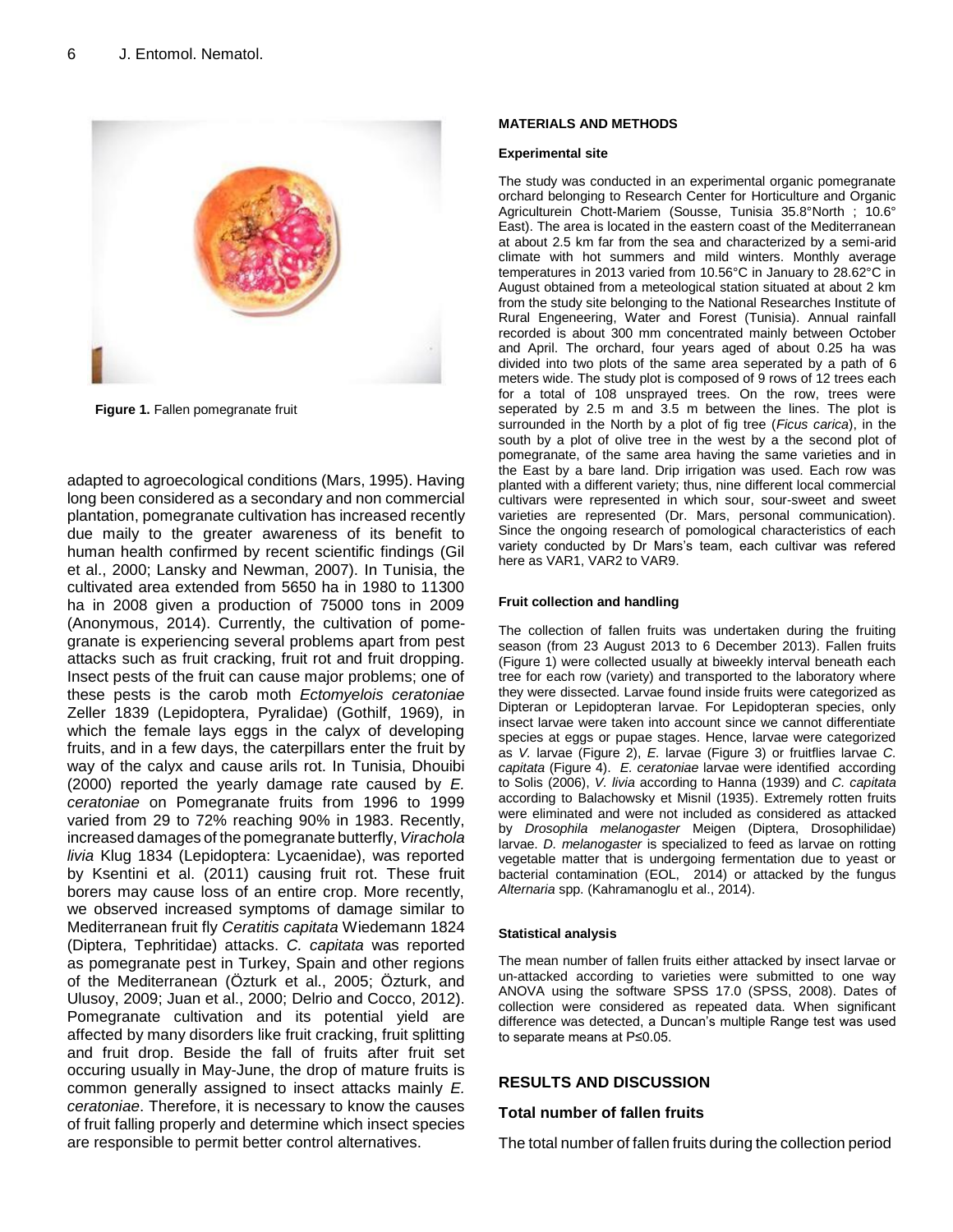

**Figure 2***. V.livia* larva (September, 2013)



**Figure 4.***C.capitata* larva inside pomegranate fruit(September, 2013)



**Figure 3***. E. ceratoniae* larva inside the pomegranate fruit (August, 2014)

(from August 23, 2013 to December, 6 2013, 25 collection dates) shows significant difference among varieties (One-way ANOVA;  $F_{8,216}$ = 5.133; P=0.001). The varieties numbered three and four suffer more fruit drop and variety number seven undergoes low fruit drops (Figure 5). Indeed VAR3 and VAR4 suffered significant fruit drops not caused by insect attacks (Table 1). The number of fallen fruits presumably caused by insect attacks, due to the presence of larvae inside fruits shows significant difference among varieties (Table 1). Indeed variety 1 harbors less insect larvae and variety 2 shows maximum attack even though the two varieties are located side by side. The less insect attacks in variety 1 may be attributed to the amount of acid content of this variety as reported by Melgarejo et al. (2000). This is confirmed by detailed insect larvae attack in which only *C. capitata* larvae were found in fallen fruits of variety 1 (Table 1) in only one date (on 31 October 2013).

The details of insect damages show significant differences among cultivars regarding Lepidoptera larvae; *E. ceratoniae and V. livia*. Larvae attacks were assigned to *E. ceratoniae* more than *V. livia* (Table 2). All varieties were more attacked by *E. ceratoniae* larvae than *V. livia* larvae. Thus Moawad et al. (2011) reported that *V. livia* attacks healthy pomegranate fruits whereas *E. ceratoniae* attacks cracked fruits.

# **Insect infestation within varieties**

The within variety insect larval densities (*E. ceratoniae,*  larvae*, V. livia* larvae and *C*. *capitata* larvae showed no statistical difference for all varieties except variety 9 (one way ANOVAs; Variety 1: $F_{2.72}=1$ ; P= 0.373; Variety 2:  $F_{2.72}=0.60$  P=0.50; Variety 3:  $F_{2.72}=0.55$  P=0.57; Variety 4 :  $F_{2,72}=0.37$ , P=0.72; Variety 5:  $F_{2,72}=1.9$ , P=0.14; Variety 6:  $F_{2,72}=3.10$ , P=0.052; Variety7:  $F_{2,72}=0.15$ , P=0.89; Variety 8:  $F_{2,72}$ =3.10, P=0.052 and Variety 9: F2,72=3.9, P=0.02). *C. capitata* larvae were present in all varieties without real distinction between cultivars. This can be explained by (1) the insect has no choice among pomegranate varieties and thus pomegranate fruits can be considered as primary hosts. Indeed, if the *C. capitata* female has to choose among hosts present in the area, it would prefer several ripe fruits available. There were fig fruits, *Ficus carica* and two citrus species *Citrus sinensis* cv Thomson and *C. clementina* Hort. ex Tanaka. Indeed, in Morocco, Fahad et al. (2014), studying the biology and ecology of the Mediterranean fruit fly on Rosaceous tree in the Sefrou region, reported high *C. capitata* male captures in sexual traps installed in pomeganate orchard. However, no data were given regarding fruit infestation; and (2) the insect attacks already dropped fruits in which decaying process has begun and therefore, the insect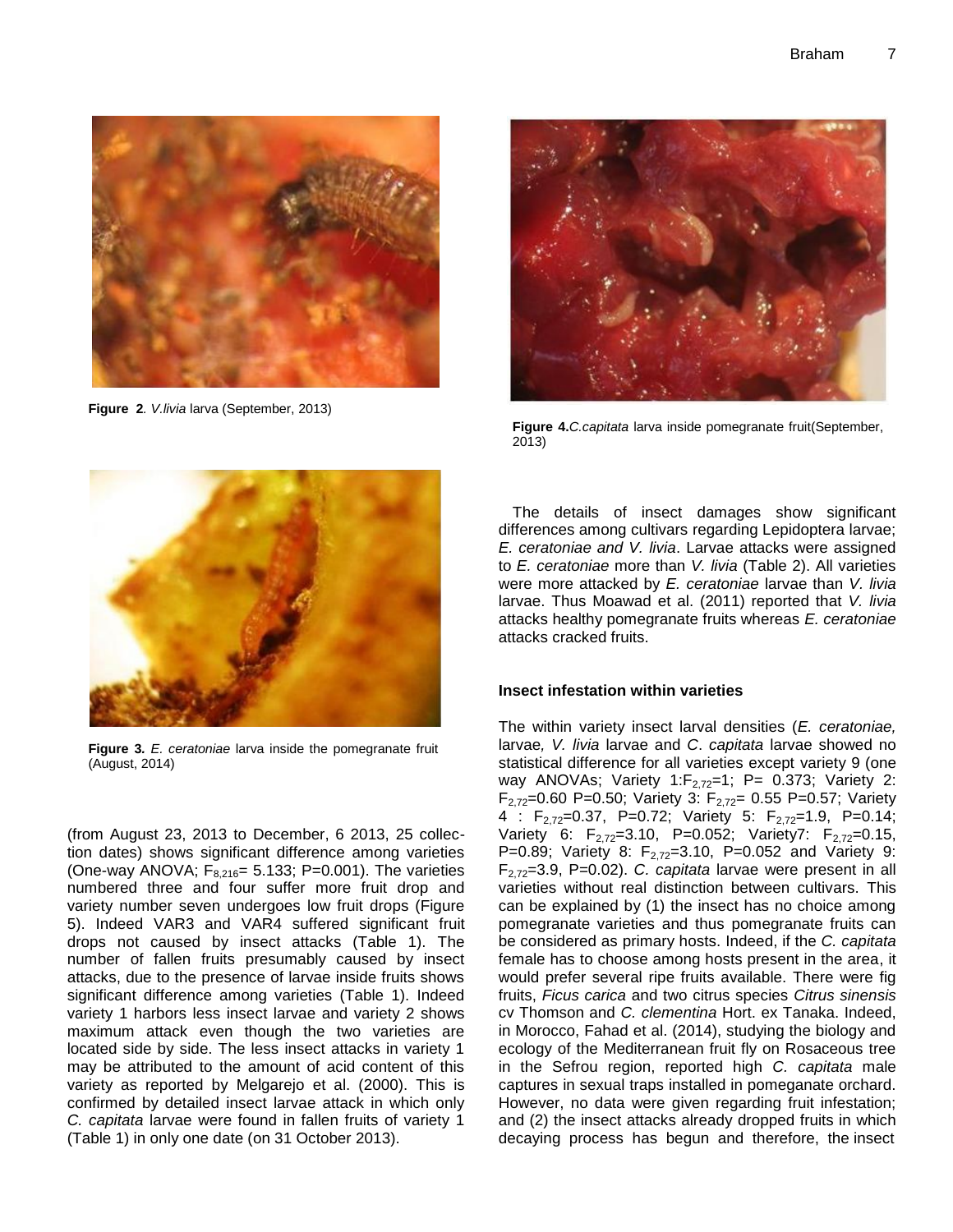

**Figure 5.** Number of fallen fruits and number of fruits attacked by insect larvae (*E. ceratoniae*, *V*. *livia*and or *C. capitata* (Chott-Mariem, 2013).

**Table 1.** Mean number of fallen pomegranate fruits (± standard deviation) with or without insect larvae (each variety was represented by 12 trees)

| <b>Varieties</b>        | Average fallen fruits with insect<br>larvae $\pm$ SD <sup>(1)</sup> | Average fallen fruits without<br>insects $\pm$ SD <sup>(1)</sup> | Average total fallen fruits<br>$\pm$ SD <sup>(1)</sup> | $N^{(2)}$ |
|-------------------------|---------------------------------------------------------------------|------------------------------------------------------------------|--------------------------------------------------------|-----------|
| VAR <sub>1</sub>        | $0.04 \pm 0.2a$                                                     | $0.88 + 0.9$ <sub>bcd</sub>                                      | $0.92 \pm 0.95$ ab                                     | 25        |
| VAR <sub>2</sub>        | $0.72 \pm 0.8$ d                                                    | $0.56 \pm 0.71$ ab                                               | $1.28 \pm 0.8$ bc                                      | 25        |
| VAR <sub>3</sub>        | $0.64 \pm 0.81$ cd                                                  | $1.2 + 1.1d$                                                     | $1.84 \pm 1.06$ d                                      | 25        |
| VAR4                    | $0.44 \pm 0.71$ bcd                                                 | $1.16 \pm 0.85$ cd                                               | $1.6 + 0.64$ cd                                        | 25        |
| VAR <sub>5</sub>        | $0.52 \pm 0.58$ bcd                                                 | $0.64 \pm 0.75$ abc                                              | $1.16 \pm 0.89$ bc                                     | 25        |
| VAR <sub>6</sub>        | $0.48 + 0.58$ bcd                                                   | $0.84 \pm 0.89$ bcd                                              | $1.32 \pm 0.9$ bc                                      | 25        |
| VAR7                    | $0.24 \pm 0.52$ abc                                                 | $0.36 \pm 0.63$ ab                                               | $0.6 + 0.76a$                                          | 25        |
| VAR <sub>8</sub>        | $0.12 \pm 0.33$ ab                                                  | $0.68 + 0.85$ abcd                                               | $0.8 \pm 0.91$ ab                                      | 25        |
| VAR <sub>9</sub>        | $0.64 \pm 0.80$ cd                                                  | $0.24 \pm 0.43a$                                                 | $0.88 + 0.92ab$                                        | 25        |
| Statistical<br>analysis | $F_{8,216}$ = 3.45; P = 0.001                                       | $F_{8,216}$ 3.80 = P=0.001                                       | $F_{8,216} = 5.133$ ; P=0.001                          |           |

(1)Means in columns followed by different letters are significantly different (P≤0.05, Duncan's multiple Range test.  $^{(2)}N$ : denotes collection dates (from 23 August to 6 December 2013).

has no real choice regarding the fruits characteristics such as color, thickness and shape. All varieties were attacked by *E. ceratoniae* larvae except variety 1 which is also free of *V. livia* larvae. Varieties 1, 8 and 9 were free from *V. livia* larvae which can be considered as resistant varieties. With respect to Lepidoptera larvae attacks, we can consider variety 1 as a resistant variety.

## **Presence versus absence oflarvae species inside fruits**

When we consider all varieties, for the presence-absence of the three insect larvae species, the larvae of *E.*

*ceratoniae* were present solitary in the fruits at the percentage of 40%; exceeding *V. livia* and *C. capitata* larvae (Figure 6). Fruits can be attacked jointly by two different insect species (*C. capitata* plus *E. ceratoniae; C. capitata* plus *V. livia;* and *E. ceratoniae* plus *V. livia*) but no fruits were found attacked by the three insect species perhaps due to cannibalism between larvae (Figure 6).

To our knowledge, this is the first study to deal with the reasons of pomegranate fruit drop due to insect attacks in the centre-East region of Tunisia although Ksentini et al. (2011) when reporting the first occurrence of *V. livia* in Tunisia mentioned 5.2% of fruits were infested by *V. livia*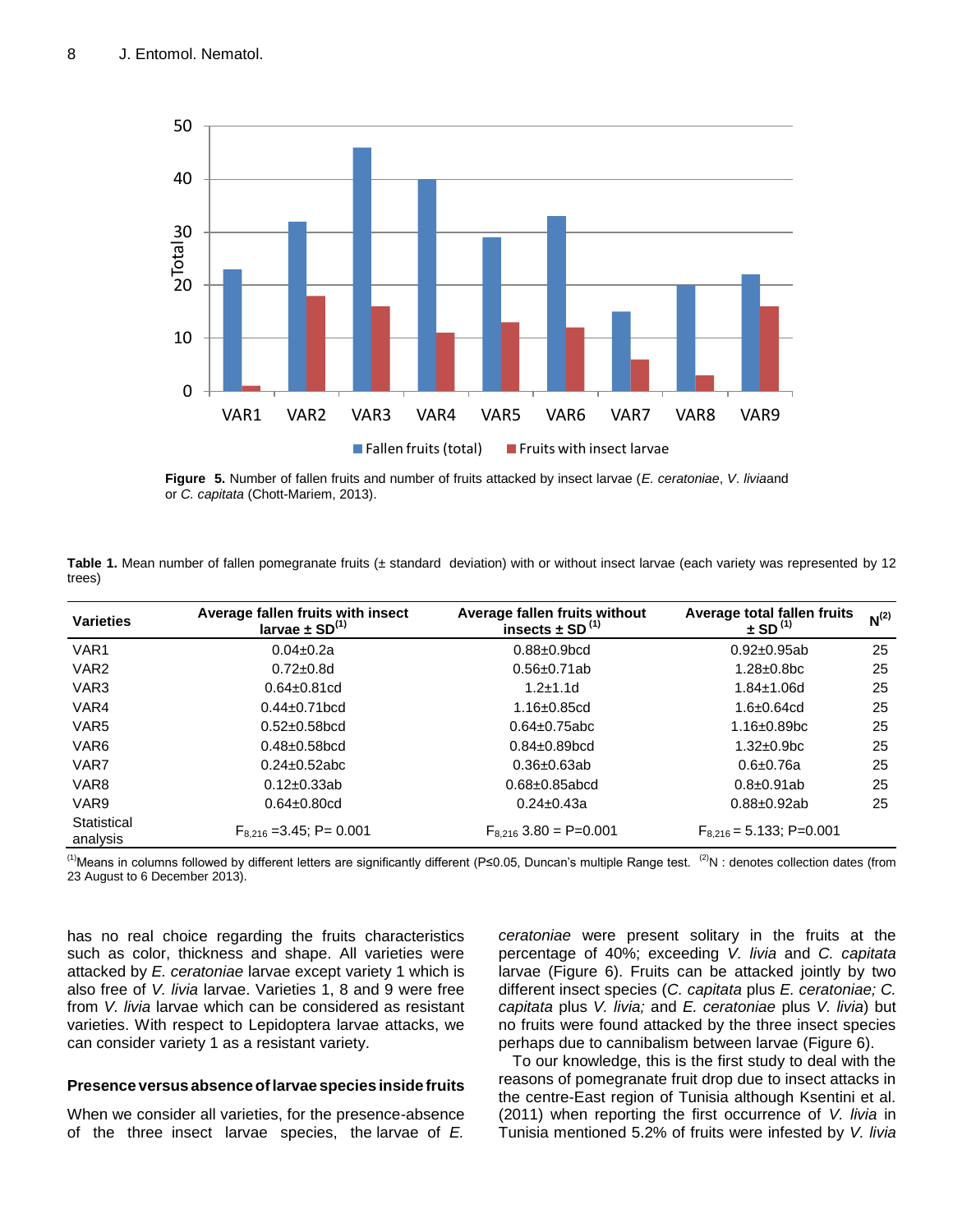| <b>Varieties</b>            | E. ceratoniae larvae $\pm$ SD <sup>(1)</sup> | V. livia larvae $\pm$ SD <sup>(1)</sup> | C. capitata larvae $\pm$ SD) | $N^{(2)}$ |
|-----------------------------|----------------------------------------------|-----------------------------------------|------------------------------|-----------|
| VAR <sub>1</sub>            | 0a                                           | 0a                                      | $0.04 \pm 0.20$              | 25        |
| VAR <sub>2</sub>            | $0.24 \pm 0.52c$                             | $0.2 \pm 0.4c$                          | $0.36 \pm 0.56$              | 25        |
| VAR <sub>3</sub>            | $0.36 \pm 0.63c$                             | $0.2 \pm 0.4c$                          | $0.29 \pm 0.55$              | 25        |
| VAR4                        | $0.20 \pm 0.64$ c                            | $0.24 \pm 0.59c$                        | $0.12 \pm 0.33$              | 25        |
| VAR <sub>5</sub>            | $0.08 + 0.27$ b                              | $0.20 \pm 0.40c$                        | $0.32 \pm 0.55$              | 25        |
| VAR <sub>6</sub>            | $0.08 + 0.27$ b                              | $0.08 + 0.27$ b                         | $0.32 \pm 0.55$              | 25        |
| VAR7                        | $0.08 + 0.27$ b                              | $0.08 + 0.27$ b                         | $0.12 \pm 0.33$              | 25        |
| VAR <sub>8</sub>            | $0.08 \pm 0.27$ b                            | 0a                                      | $0.04 \pm 0.2$               | 25        |
| VAR9                        | $0.44 \pm 0.76c$                             | 0a                                      | $0.32 \pm 0.62$              | 25        |
| <b>Statistical Analysis</b> | $F_{8,214}$ = 2.45; P = 0.01                 | $F_{8,214} = 2.18 = P = 0.03$           | $F_{8,214} = 1.98$ ; P=0.06  |           |

**Table 2.** Mean number of pomegranate fruits attacked by insect larvae (± standard deviation) according to varieties during the study period

(<sup>1</sup>)Means in columns followed by different letters are significantly different (P≤0.05, Duncan's multiple Range test) (<sup>2</sup>)N : denotes collection dates.



**Figure 6.** Percentage of species larvae present in pomegranate drop fruits.

and the insect was responsible for 52% of fruit rot in 2006 in Gabès governorate (South).

Better knowledge of the causes of fruit drop is important for these reasons (1) when establishing new orchard, the choice of varieties is of paramount importance. Determing which of pomegranate varieties are susceptibles, tolerants or resistants to insect attacks especially for the major Lepidoptera species (*E. ceratoniae* and *V. livia*) is crucial (Fesharaki et al., 2011) and (2) the insect pests responsible for fruit drop can be controlled efficiently. The rotten and decaying fruits showing no insect larvae may be infected by the fungus *Alternaria*  spp. as reported by Kahramanoglu et al. (2014) in Cyprus. Indeed, Moawad et al. (2011) investigated the insect attacking five different pomegranate varieties in Saudi Arabia and reported three species: *V. livia, E. ceratoniae* and *Pseudococcus maitimus.* They stated the local variety (Al-taif) was resistant to *V. livia* larvae and the imported variety Wondeful was more resistant to *E. ceratoniae* larvae. In Turkey, Özturk et al*.* (2005) reported seven key insects attacking pomegranate in the Eastern Mediterranean Region of Turkey which are: *E. ceratoniae* (Zell.) (Lep.: Pyralidae), *C. capitata* Wied. (Dip.: Tephritidae), *Aphis punicae* Passerini (Hemiptera Aphididae), *Siphoninus phillyreae* (Haliday) (Hem.: Aleyrodidae), *Planococcus citri* (Risso) (Hemiptera:

Pseudococcidae), *Zeuzera pyrina* (L.) (Lep.: Cossidae) and *Carpophilus* spp. (Col.: Nitidulidae).

In our study beside the Med fly, two Lepidopteran species were present in fruits having more or less similar biologies. Shortly after hatching, larva needs to establish a feeding site, negotiating some or all of the following: leaf hairs, surface waxes, hard plant parts, laticifers, glands or tissues filled with allelochemicals, locally induced plant changes, variable microenvironments, predators,